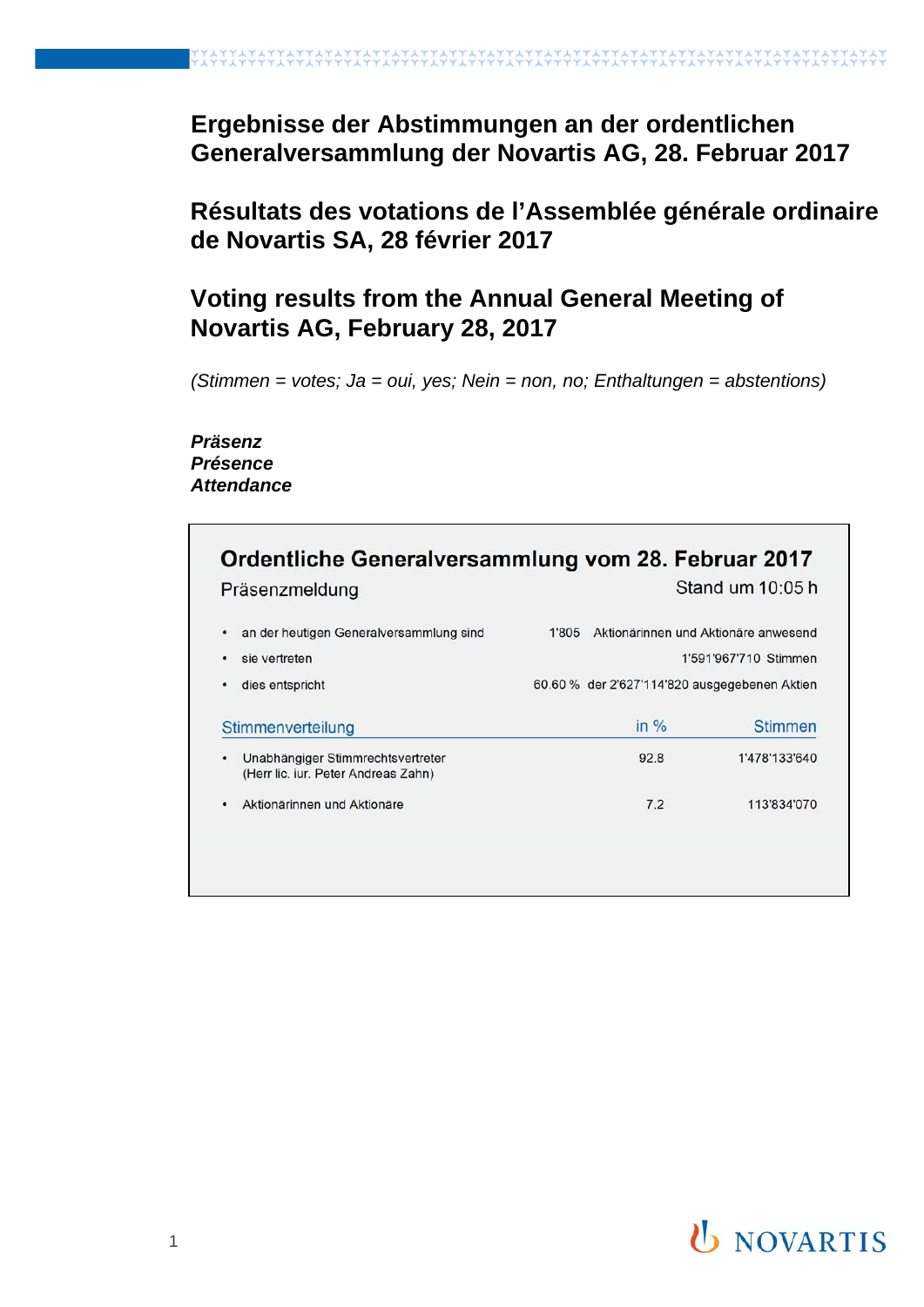**1 Genehmigung des operativen und finanziellen Lageberichts der Novartis AG, der Jahresrechnung der Novartis AG und der Konzernrechnung für das Geschäftsjahr 2016**

**Approbation du rapport annuel opérationnel et financier de Novartis SA, des comptes annuels de Novartis SA et des comptes consolidés du Groupe pour l'exercice 2016**

**Approval of the Operating and Financial Review of Novartis AG, the Financial Statements of Novartis AG and the Group Consolidated Financial Statements for the 2016 Financial Year**

| Genehmigung des operativen und finanziellen Lageberichts der Novartis AG, |                                                                    |
|---------------------------------------------------------------------------|--------------------------------------------------------------------|
| in $%$                                                                    | <b>Stimmen</b>                                                     |
| 99.6                                                                      | 1'586'108'911                                                      |
| 0.0                                                                       | 793'696                                                            |
| 0.4                                                                       | 6'839'922                                                          |
|                                                                           | der Jahresrechnung der Novartis AG und der Konzernrechnung für das |

**2 Entlastung der Mitglieder des Verwaltungsrats und der Geschäftsleitung Décharge aux membres du Conseil d'administration et du Comité de direction Discharge from Liability of the Members of the Board of Directors and the Executive Committee**

| Ordentliche Generalversammlung vom 28. Februar 2017<br>Traktandum 2<br>Entlastung der Mitglieder des Verwaltungsrats und der Geschäftsleitung |        | Endresultat um 11:45 h |  |
|-----------------------------------------------------------------------------------------------------------------------------------------------|--------|------------------------|--|
| Abstimmungsergebnis                                                                                                                           | in $%$ | Stimmen                |  |
|                                                                                                                                               |        |                        |  |
| Ja                                                                                                                                            | 98.1   | 1'560'219'984          |  |
| <b>Nein</b>                                                                                                                                   | 1.3    | 21'440'855             |  |

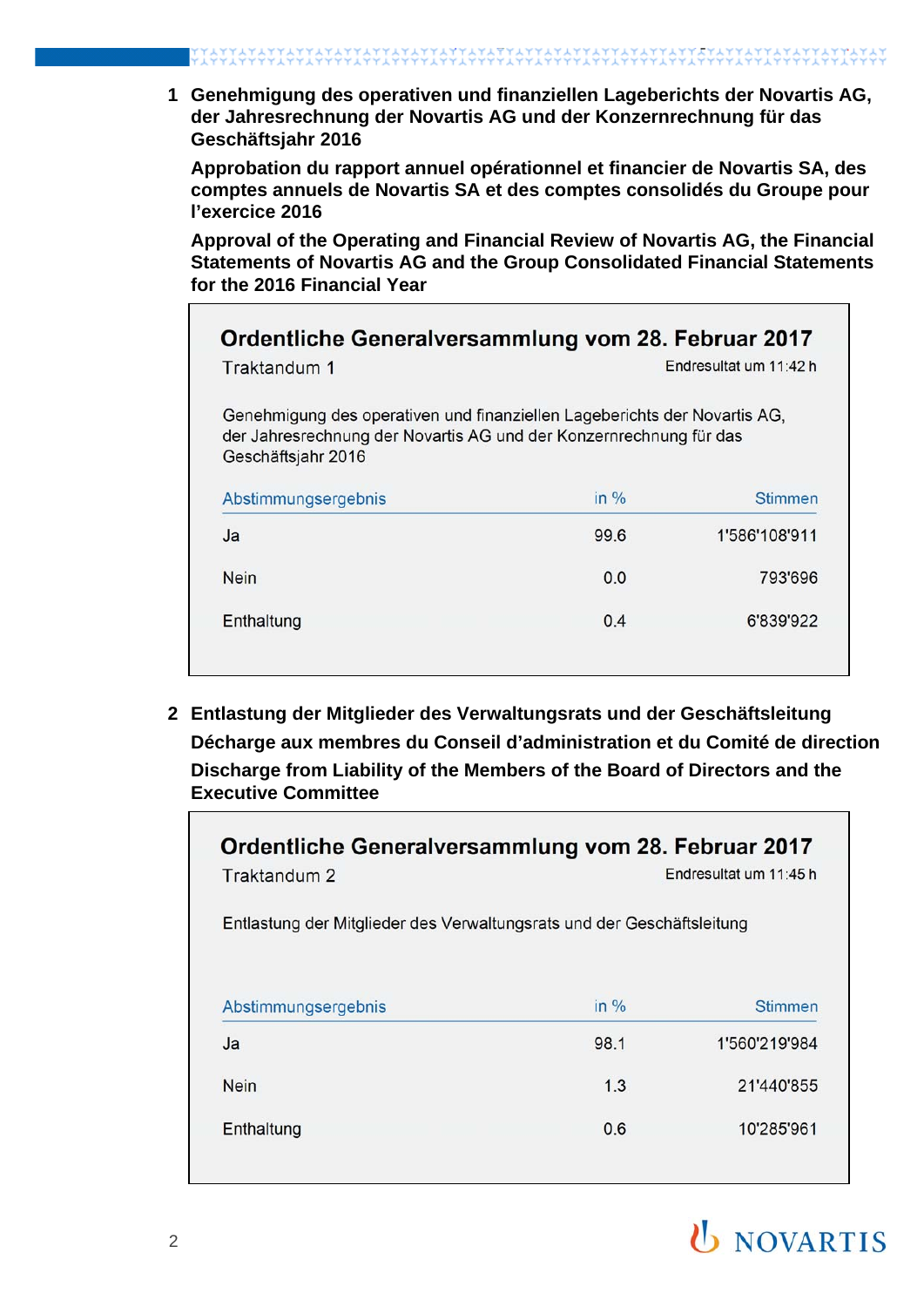**3 Verwendung des verfügbaren Gewinns der Novartis AG gemäss Bilanz und Dividendenbeschluss**

**Affectation du bénéfice résultant du bilan de Novartis SA et fixation du dividende**

**Appropriation of Available Earnings of Novartis AG as per Balance Sheet and Declaration of Dividend**

| Ordentliche Generalversammlung vom 28. Februar 2017<br>Traktandum 3                                |        | Endresultat um 11:47 h |
|----------------------------------------------------------------------------------------------------|--------|------------------------|
| Verwendung des verfügbaren Gewinns der Novartis AG gemäss Bilanz und<br><b>Dividendenbeschluss</b> |        |                        |
| Abstimmungsergebnis                                                                                | in $%$ | <b>Stimmen</b>         |
| Ja                                                                                                 | 99.5   | 1'586'938'493          |
| <b>Nein</b>                                                                                        | 0.1    | 856'571                |
| Enthaltung                                                                                         | 0.4    | 5'937'303              |

## **4 Herabsetzung des Aktienkapitals Réduction du capital-actions Reduction of Share Capital**

| Ordentliche Generalversammlung vom 28. Februar 2017<br>Traktandum 4<br>Herabsetzung des Aktienkapitals |        | Endresultat um 11:55 h |
|--------------------------------------------------------------------------------------------------------|--------|------------------------|
| Abstimmungsergebnis                                                                                    | in $%$ | <b>Stimmen</b>         |
| Ja                                                                                                     | 98.9   | 1'575'165'741          |
| <b>Nein</b>                                                                                            | 0.8    | 13'205'112             |
| Enthaltung                                                                                             | 0.3    | 5'220'133              |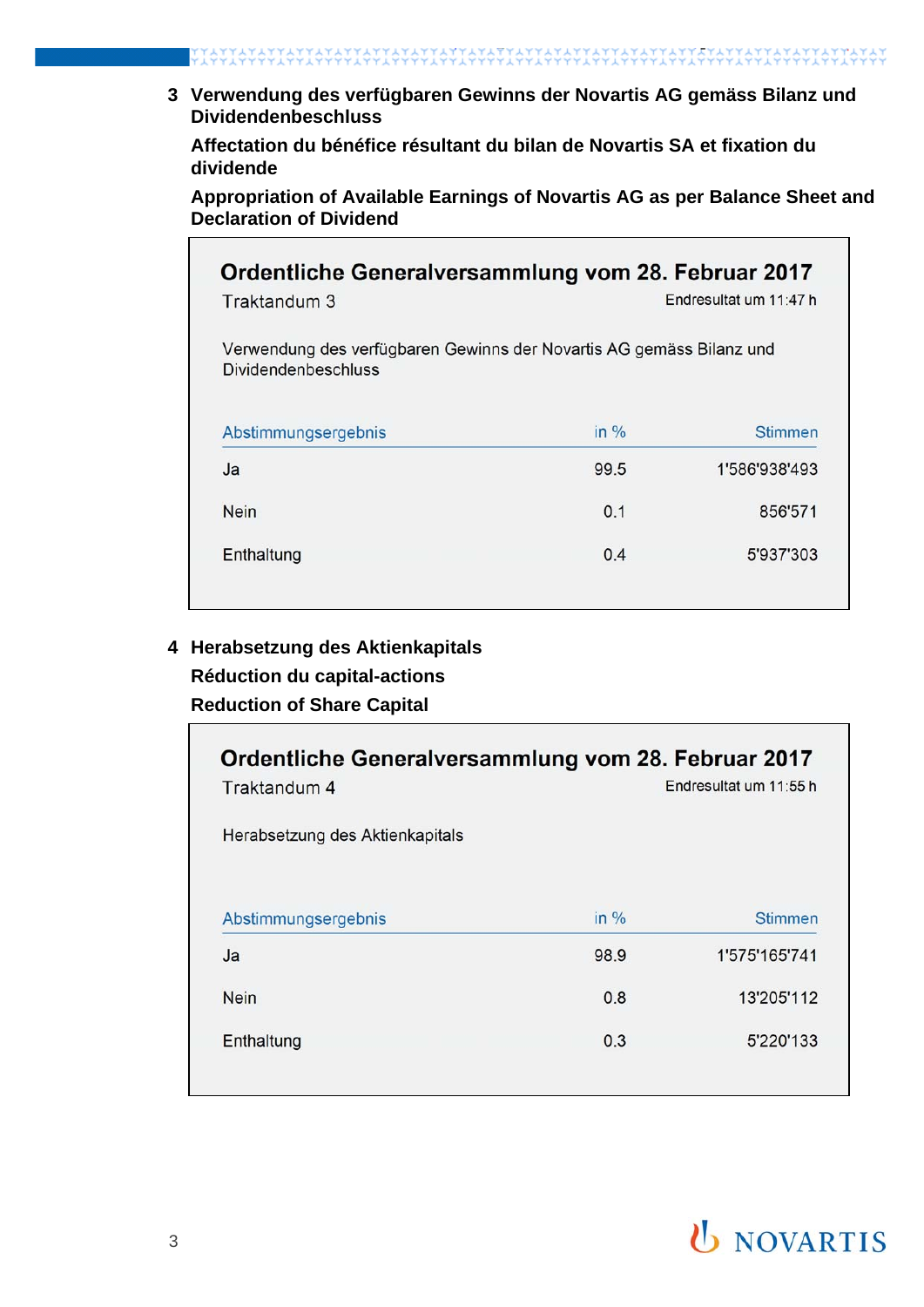**5.1 Bindende Abstimmung über die Gesamtvergütung der Mitglieder des Verwaltungsrats von der ordentlichen Generalversammlung 2017 bis zur ordentlichen Generalversammlung 2018**

**Vote contraignant sur la rémunération totale des membres du Conseil d'administration pour la période de l'Assemblée générale 2017 à l'Assemblée générale 2018**

**Binding Vote on Total Compensation for Members of the Board of Directors from the 2017 Annual General Meeting to the 2018 Annual General Meeting**

| Traktandum 5.1                                                                                                                                                                  | Endresultat um 12:36 h |                |  |
|---------------------------------------------------------------------------------------------------------------------------------------------------------------------------------|------------------------|----------------|--|
| Bindende Abstimmung über die Gesamtvergütung der Mitglieder des<br>Verwaltungsrats von der ordentlichen Generalversammlung 2017 bis zur<br>ordentlichen Generalversammlung 2018 |                        |                |  |
| Abstimmungsergebnis                                                                                                                                                             | in $%$                 | <b>Stimmen</b> |  |
| Ja                                                                                                                                                                              | 95.1                   | 1'514'845'273  |  |
|                                                                                                                                                                                 | 4.4                    | 70'084'580     |  |
| <b>Nein</b>                                                                                                                                                                     |                        |                |  |

**5.2 Bindende Abstimmung über die Gesamtvergütung der Mitglieder der Geschäftsleitung für das nächste Geschäftsjahr, d.h. 2018**

**Vote contraignant sur la rémunération totale des membres du Comité de direction pour l'exercice annuel suivant, soit 2018**

**Binding Vote on Total Compensation for Members of the Executive Committee for the next Financial Year, i.e. 2018**

| Ordentliche Generalversammlung vom 28. Februar 2017<br>Traktandum 5.2                                                        | Endresultat um 12:37 h |               |  |
|------------------------------------------------------------------------------------------------------------------------------|------------------------|---------------|--|
| Bindende Abstimmung über die Gesamtvergütung der Mitglieder der<br>Geschäftsleitung für das nächste Geschäftsjahr, d.h. 2018 |                        |               |  |
| Abstimmungsergebnis                                                                                                          | in $%$                 | Stimmen       |  |
| Ja                                                                                                                           | 89.0                   | 1'417'433'001 |  |
| <b>Nein</b>                                                                                                                  | 10.5                   | 167'915'593   |  |
| Enthaltung                                                                                                                   | 0.5                    | 7'666'764     |  |

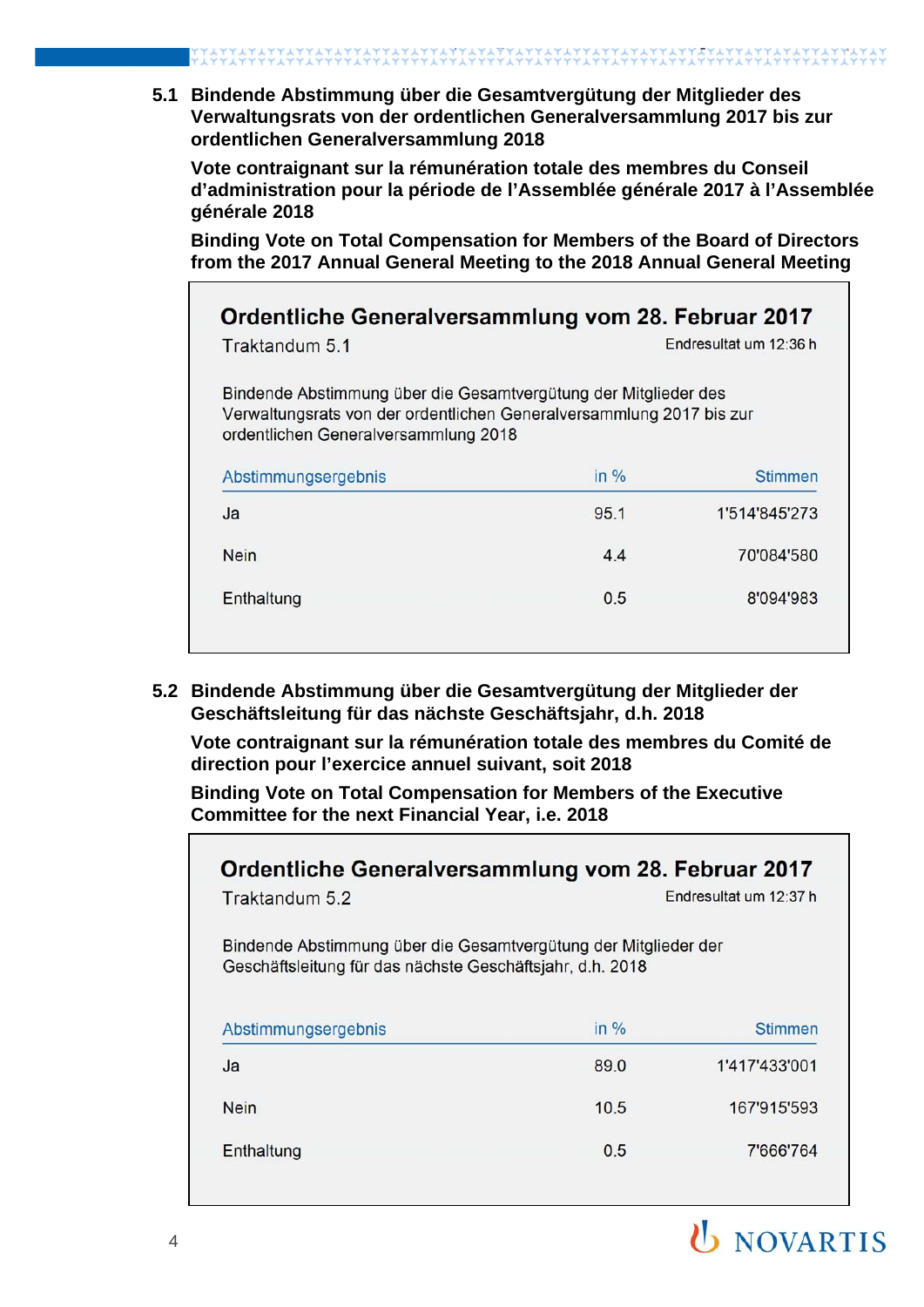## **5.3 Konsultativabstimmung über den Vergütungsbericht 2016 Vote consultatif sur le Rapport de rémunération 2016 Advisory Vote on the 2016 Compensation Report**

| Traktandum 5.3                                        | Endresultat um 12:39 h |             |  |  |
|-------------------------------------------------------|------------------------|-------------|--|--|
| Konsultativabstimmung über den Vergütungsbericht 2016 |                        |             |  |  |
| Abstimmungsergebnis                                   | in $%$                 | Stimmen     |  |  |
| Ja                                                    | 59.8                   | 952'935'626 |  |  |
|                                                       | 36.8                   | 586'017'736 |  |  |
| <b>Nein</b>                                           |                        |             |  |  |

**6.1 Wiederwahl von Herrn Dr. Jörg Reinhardt und Wiederwahl als Präsident des Verwaltungsrats (in der gleichen Abstimmung)**

**Réélection de M. le Dr Joerg Reinhardt et sa réélection comme Président du Conseil d'administration (au cours du même vote)**

**Re-election of Joerg Reinhardt, Ph.D., and re-election as Chairman of the Board of Directors (in a single vote)**

| Ordentliche Generalversammlung vom 28. Februar 2017<br>Endresultat um 12:41 h<br>Traktandum 6.1                          |         |  |  |
|--------------------------------------------------------------------------------------------------------------------------|---------|--|--|
| Wiederwahl von Herrn Dr. Jörg Reinhardt und Wiederwahl als Präsident des<br>Verwaltungsrats (in der gleichen Abstimmung) |         |  |  |
| in $%$                                                                                                                   | Stimmen |  |  |
| 98.8<br>1'574'098'026                                                                                                    |         |  |  |
| 0.9<br>14'332'407                                                                                                        |         |  |  |
| 0.3<br>4'467'411                                                                                                         |         |  |  |
|                                                                                                                          |         |  |  |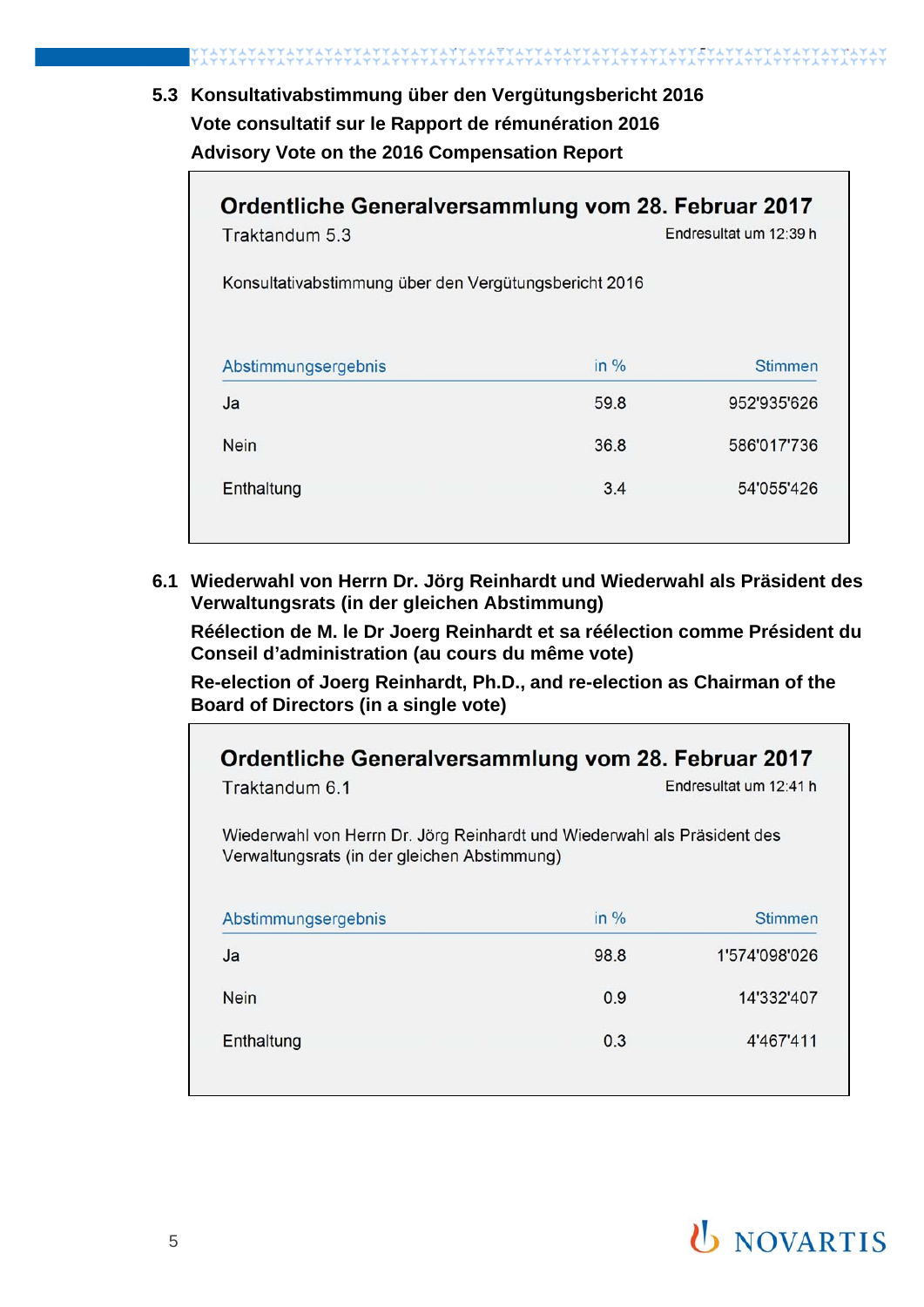# **6.2 - 6.12 Wiederwahlen der Mitglieder des Verwaltungsrats Réélections des membres du Conseil d'administration Re-elections of the Members of the Board of Directors**

## Ordentliche Generalversammlung vom 28. Februar 2017

Endresultat um 12:42 h

Ergebnisse der Wiederwahlen in den Verwaltungsrat

|      | Traktandum               | Ja                 | $\frac{0}{0}$ | <b>Nein</b> | $\%$ | Enthaltung | %   |
|------|--------------------------|--------------------|---------------|-------------|------|------------|-----|
| 6.2  | Nancy C. Andrews         | 1'579'357'465      | 99.1          | 6'155'765   | 0.4  | 7'323'666  | 0.5 |
| 6.3  | Dimitri Azar             | 1'575'841'986      | 98.9          | 9'537'316   | 0.6  | 7'457'594  | 0.5 |
| 6.4  | Ton Büchner              | 1'572'715'568      | 98.7          | 12'708'493  | 0.8  | 7'412'835  | 0.5 |
| 6.5  | <b>Srikant Datar</b>     | 1'516'447'274 95.2 |               | 66'173'560  | 4.2  | 10'215'510 | 0.6 |
| 6.6  | <b>Elizabeth Doherty</b> | 1'581'827'339      | 99.3          | 3'741'793   | 0.2  | 7'267'212  | 0.5 |
| 6.7  | Ann Fudge                | 1'555'111'756      | 97.7          | 30'700'690  | 1.9  | 7'023'778  | 0.4 |
| 6.8  | Pierre Landolt           | 1'541'175'920      | 96.8          | 41'656'785  | 2.6  | 10'000'365 | 0.6 |
| 6.9  | Andreas von Planta       | 1'567'845'859      | 98.5          | 14'942'059  | 0.9  | 10'045'152 | 0.6 |
| 6.10 | Charles L. Sawyers       | 1'575'530'607      | 98.9          | 10'044'436  | 0.6  | 7'263'683  | 0.5 |
| 6.11 | Enrico Vanni             | 1'547'735'696      | 97.2          | 37'295'652  | 2.3  | 7'807'378  | 0.5 |
| 6.12 | William T. Winters       | 1'564'003'906      | 98.2          | 21'377'070  | 1.3  | 7'457'750  | 0.5 |

#### **6.13 Wahl von Herrn Frans van Houten**

## **Election de M. Frans van Houten Election of Frans van Houten**

| Traktandum 6.13<br>Wahl von Herrn Frans van Houten | Ordentliche Generalversammlung vom 28. Februar 2017<br>Endresultat um 12:48 h |                |  |
|----------------------------------------------------|-------------------------------------------------------------------------------|----------------|--|
| Abstimmungsergebnis                                | in %                                                                          | <b>Stimmen</b> |  |
| Ja                                                 | 99.1                                                                          | 1'575'709'662  |  |
| <b>Nein</b>                                        | 0.6                                                                           | 9'405'281      |  |
| Enthaltung                                         | 0.3                                                                           | 4'871'305      |  |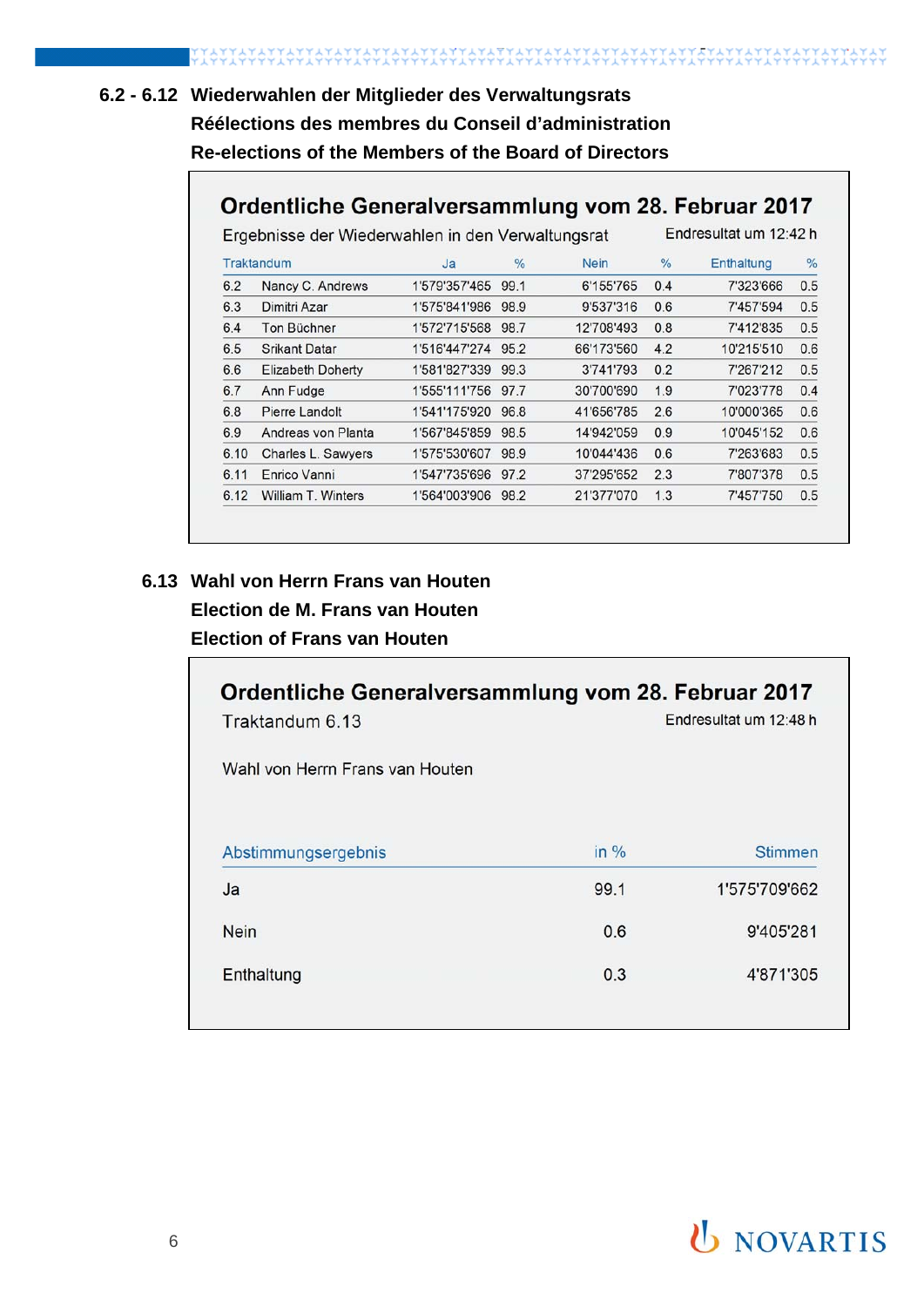### **7 Wiederwahlen in den Vergütungsausschuss**

#### **Réélections au Comité de rémunération**

IAIIAIAII

**Re-elections to the Compensation Committee** 

## Ordentliche Generalversammlung vom 28. Februar 2017

Endresultat um 12:48 h

Ergebnisse der Wiederwahlen in den Vergütungsausschuss

| Traktandum             | Ja                 | $\frac{0}{6}$ | <b>Nein</b> | %   | Enthaltung | $\frac{0}{6}$ |
|------------------------|--------------------|---------------|-------------|-----|------------|---------------|
| 7.1 Srikant Datar      | 1'430'670'544      | 90.0          | 148'003'565 | 9.3 | 11'300'571 | 0.7           |
| 7.2 Ann Fudge          | 1'467'697'002 92.3 |               | 117'334'770 | 7.4 | 4'942'908  | 0.3           |
| 7.3 Enrico Vanni       | 1'454'587'505 91.5 |               | 128'545'574 | 8.1 | 6'836'299  | 0.4           |
| 7.4 William T. Winters | 1'479'577'173 93.1 |               | 105'292'739 | 6.6 | 5'099'466  | 0.3           |

## **8 Wiederwahl der Revisionsstelle Réélection de l'organe de révision**

**Re-election of the Statutory Auditor**

| Ordentliche Generalversammlung vom 28. Februar 2017<br>Endresultat um 12:52 h<br>Traktandum 8<br>Wiederwahl der Revisionsstelle |      |               |  |
|---------------------------------------------------------------------------------------------------------------------------------|------|---------------|--|
| Abstimmungsergebnis                                                                                                             | in % | Stimmen       |  |
| Ja                                                                                                                              | 98.0 | 1'558'108'681 |  |
| <b>Nein</b>                                                                                                                     | 1.7  | 27'439'205    |  |
| Enthaltung                                                                                                                      | 0.3  | 4'328'060     |  |